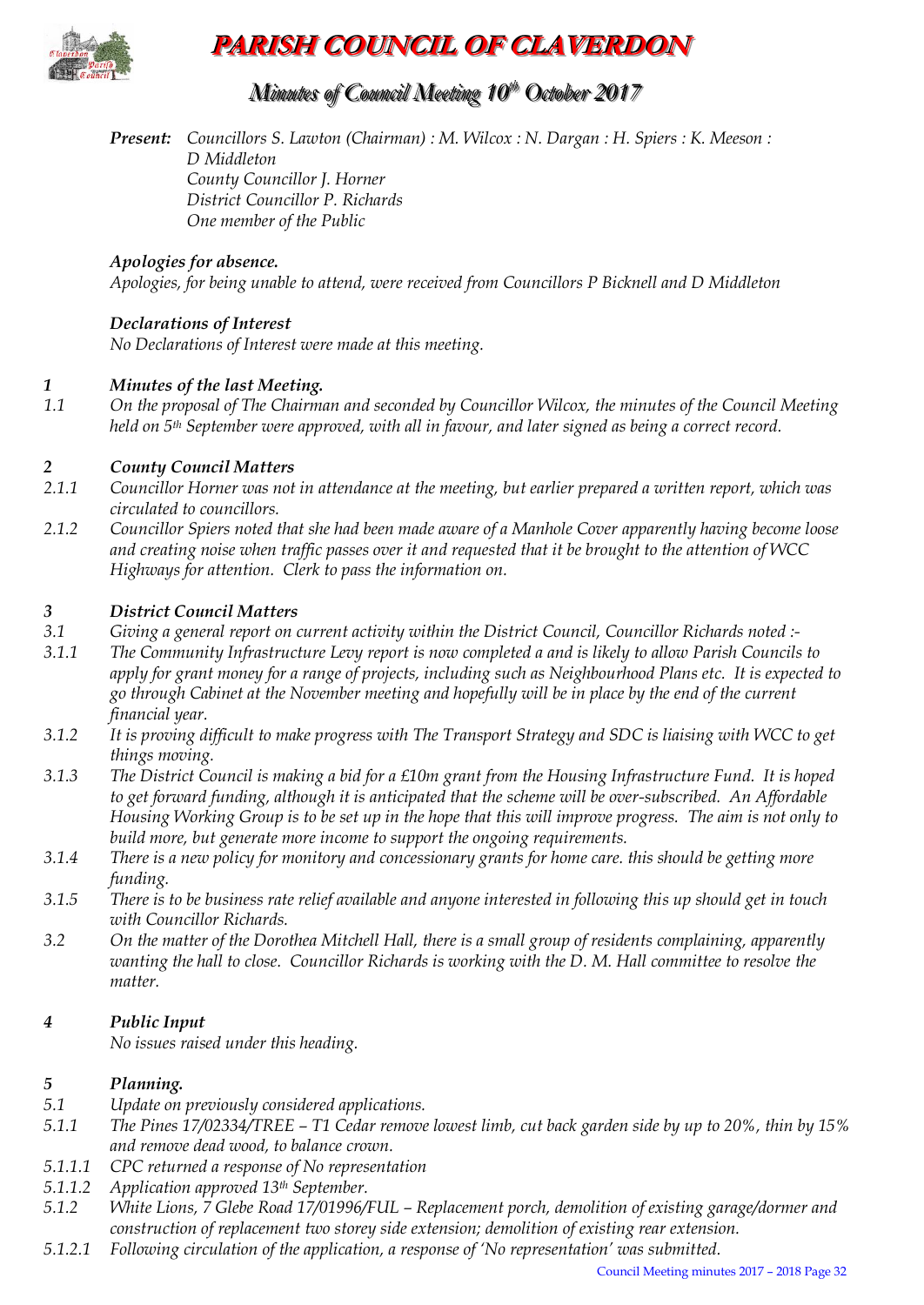- *5.1.2.2 Application approved 13th September.*
- *5.1.3 Claverdon Leys, 17/02271/FUL – Erection of two storey extension to dwelling house.*
- *5.1.3.1 Response of 'No representation' agreed at The Council meeting 5th September.*
- *5.1.3.2 Application approved 18th September.*
- *5.1.4 15 Park lose 17/02276/FUL – Single storey extension to the side; alteration to roof of existing garage, insertion of window, addition of porch; alterations to front boundary wall/piers.*
- *5.1.4.1 Response of 'No representation' agreed at council meeting of 5th September.*
- *5.1.4.2 Planning permission granted 19th September.*
- *5.1.5 Kington Grange Farm, Kington Lane 17/02221/FUL – Change use of brick built agricultural threshing barn to a residential dwelling with associated internal and external works.*
- *5.1.5.1 Response of 'No objection' agreed following circulation of details to Councillors.*
- *5.1.5.2 Application granted 21st September*
- *5.1.6 Heart of England Farms 17/01073/FUL – Retrospective application for placing of netting over existing Byre enclosures.*
- *5.1.6.1 CPC returned response of 'No representation'.*
- *5.1.6.2 Application approved 25th September.*
- *5.2 Applications for Discussion at this meeting.*
- *5.2.1 Mistletoe Cottage 17/02766/TREE - T1 Christmas Tree - Fell : T2 Conifer - Fell*
- *5.2.1.1 Response of 'No objection' agreed.*
- *5.2.2 Fobello, Station Road, 17/02781/FUL – Replace existing single storey garage with 2 storey side extension and alterations to appearance of dwelling – Variation of materials under approved scheme 17/00809/FUL*
- *5.2.2.1 Response of 'No representation' agreed.*

#### *6 Recreation Field*

- *6.1 Pavilion refurbishment and extension.*
- *6.1.1 A Planning Application is to be submitted for the alterations to the pavilion, for which there is a charge of £152.00. Invoice from the Architect, to cover this, is listed for payment.*
- *6.1.1.1 Giving an update on the current situation, The Chairman said that a build specification is being worked up against which competitive quotations can be obtained, hopefully within the next month, and that Cricket and Football Clubs are actively seeking grants from their respective Controlling Boards.*
- *6.1.1.2 Councillor Wilcox suggested that it would be timely to hold a full public meeting to give them the opportunity to discuss the project. It was agreed that this would be worthwhile.*
- *6.1.2 A large bill board has been mounted on the pavilion advertising 'Jump In Spring Boards' which seems to be being interpreted as indicating that the pavilion refurbishment is being sponsored by the company. This has not been authorised and it was agreed that without plausible explanation it should be removed. The Chairman said that he would deal with the matter.*

## *7 Footpaths /Bridlepaths*

- *7.1 Hercules Lane*
- *7.1.1 Strimming has been completed on the Common Lane end of the bridlepath. Invoice for this is included for payment in the Finance section.*
- *7.1.2 Roadside Planters.*
- *7.1.2.1 The roadside planters at The Village boundary were again filled by the Claverdon Gardening Group at the beginning of the summer. Invoice for plants used has been received and listed for settlement.*
- *7.2 Hedge at Hercules Farm.*
- *7.2.1 It was noted that the hedge is spreading over the pavement. Clerk to write requesting it to be cut back.*

#### *8 Yarningale Common*

- *8.1 Grass Mowing*
- *8.1.1 Mowing was carried out 22nd and 23rd September.*

#### *9 General Other matters including any arising from Earlier Meetings and not already covered.*

- *9.1 Defibrillator*
- *9.1.1 Arrangements have been made to mount the cabinet for the defibrillator unit at The Crown, but it still awaits completion. Sarah Duck is now holding the Defibrillator and is having it serviced – new batteries and pads being required.*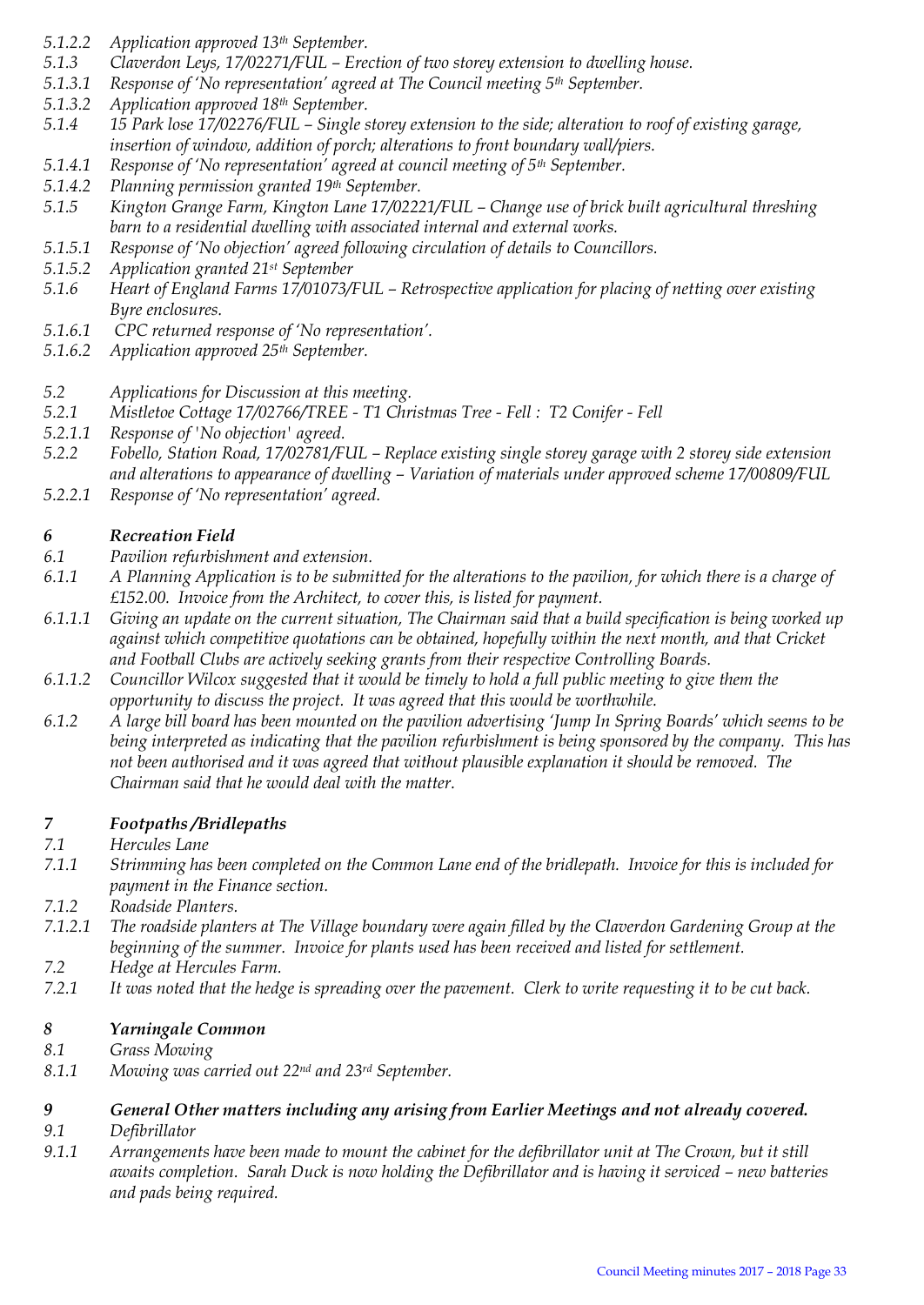- *9.1.2 There has been no response from the request in the Parish Magazine for volunteers to be trained in its use. It will be repeated in the next issue. Councillor Wilcox suggested that an open session for anyone to attend may bring in some people. This is to be investigated.*
- *9.2 Dorothea Mitchell Hall Councillor Spiers gave an update on the current situation with The Hall, noting*
- *9.2.1 Following the resignation of all but The Chairman of the former Trustees the committee is encouraging new members to come on. Because of the present position it is felt that it is necessary to delay the constitutionally dictated December GM until January to give more time to form a representative quorum of members and to hold a meeting in December with the local residents, whose complaints about activities at*  the hall led to the current situation. It is hoped that by this meeting, a way forward can be agreed that will *secure the future of the hall to fulfil its rightful purpose, which can be taken forward to the later timed AGM.*
- *9.2.2 In respect of day to day ongoing administration, it has been agreed to put a 'kick rail' against the fence with Oakwood House to prevent further incidents of vehicles damaging the fence whilst parking and discussions are being held regarding safeguarding the house from damage from the large oak tree in the Hall grounds and which overhangs this next-door property.*

#### *9.3 Parish Clerk*

- *9.3.1 By the closing date for applications for the post of Parish Clerk, a total of nine applications had been received, four of which from within The Village and five from further afield.*
- *9.3.2 Discussing the best way forward from here, it was agreed that The Chairman and R.F.O. would make a short list of three to present to the whole council to consider.*

#### *10 General Post Received*

#### *10.1 Alcester North SNT*

 *Weekly update and Prompt W/C 24th September. One Claverdon item noted - Theft. in Station Road, Claverdon. Copper wiring taken from skip on private land. Offenders may have been in a white transit van that was seen in the area. Daytime Monday 18th September. (Circulated by email.)*

#### *10.2 Warwickshire CPC*

*Warwickshire Crime and Police Commissioner's September Update (Circulated by e-mail.)*

#### *10.3 Fields in Trust*

*Fields in Trust September Update. (Circulated by e-mail.)*

#### *10.4 Alcester North SNT*

 *Weekly update and Prompt W/C 17th September. One Claverdon item noted - Detached garage in Lye Green broken in to and ladies 'bike stolen. (Circulated by e-mail.)*

#### *10.5 NALC*

*Local Councils Review Autumn edition. Available in Hard Copy form only and available on request from The Clerk. (Circulated by e-mail.)*

#### *10.6 Warwickshire Community and Voluntary Action (CAVA)*

*Notification of new Health and Wellbeing initiatives in the community - register via Eventbrite: https://sd-can-oct-2017.eventbrite.co.uk, alternatively for more information please contact Jane Holdsworth, WCAVA's Stratford District Locality Manager on 01926 413611 or by email: jholdsworth@wcava.org.uk (Circulated by e-mail.)*

#### *10.7 Alcester North SNT*

 *Weekly update and Prompt W/C 10th September. Two Claverdon items noted - Suspicious circumstances, when three people were noted walking on Driveways in High Croft and then left in white van : Farm buildings entered in Manor Lane with Saddles, Chainsaws, Strimmers and a Quad Bike stolen. (Circulated by e-mail.)*

#### *10.8 WCC Localities and Communities September Cyber Scam Update. (Circulated by e-mail.)*

*10.9 Alcester North SNT*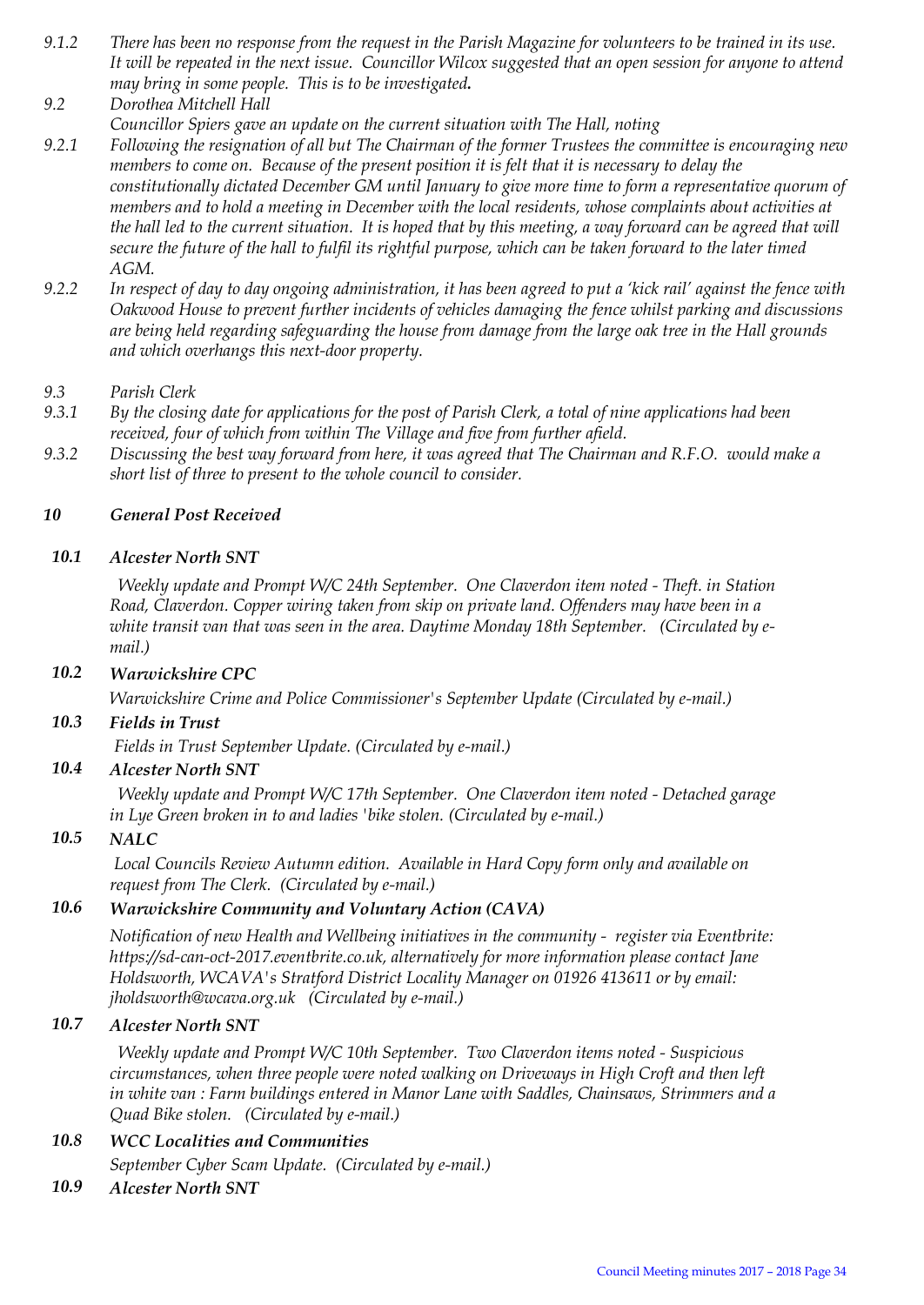*Notification (with posters) of WM Police Knife Surrender Initiative lasting until 15th October during which time Knives can be anonymously surrendered at a 10 police stations around The County. (Circulated by e-mail, posters put up in The Village and on The Website).* 

#### *10.10 Stratford District Community Action Network*

*General invitation to visit the new Health and Wellbeing Information Centre at Stratford Hospital to learn about the new health and wellbeing initiatives in The County. (Circulated by email.)*

#### *10.11 WALC*

*Notification of Annual General Meeting to be held on 1st November at 7:30 p.m. in the Shire Hall, Market Place Warwick with invitation to Councillors to attend. Attendance needs to be booked in advance so that papers can be sent to attendees. Please advise the clerk if intending to attend. Copy of the Annual report is available, in hard copy form only and is available on request from the clerk. (Circulated by e-mail.)*

#### *10.12 Warwickshire Community and Voluntary Action (CAVA)*

*Latest round up of events, activities and information and notifications of AGM to be held 29th September. (Circulated by e-mail.)*

#### *10.13 WCC Public Health*

*Press release regarding Stoptober Campaign assisting Warwickshire Smokers in giving up. (Circulated by e-mail.)*

#### *10.14 Arden Community Forum*

*Notification that a new date for the Arden Forum will shortly be finalised, and circulation of the results of the September poll to set Studley Neighbourhood Team Priorities. (Circulated by email.)*

#### *10.15 WALC*

*Circulation of Minutes of September Joint Parish and Town Councils Liaison Meeting and invitation to attend the next meeting to be held January 23rd. Intending attendees should book Parking by 30th December, if this is required. (Circulated by e-mail.)*

#### *10.16 Alcester North SNT*

*Weekly update and Prompt W/C 1st October. One Claverdon Note - Vehicle stopped by a police patrol and two occupants found to be in possession of a small quantity of Herbal Cannabis. Cautioned for being in possession of a Class B Drug. (Circulated by e-mail.)*

#### *10.17 WALC*

*Circulation of Legal Topic Note No. 70 - The Local environment. Some interesting information about abandoned vehicles, selling and maintaining vehicles on the Highway an lighting. (Received in Hard Copy only and available from The Clerk on request).*

#### *10.18 WALC*

*Invitation to attend training on Preparation of Council budgets, considering three Ps - People who make the Plans and Precepts.*

#### *10.19 SDC Corporate Communications*

*October edition of Parish and Partners Briefing. (Circulated by e-mail).* 

#### *10.20 CPRE*

*Summer edition of 'Outlook' including critical article regarding the Stratford South West Relief Road. Also, invitation to attend CPRE Annual meeting to be held 10th November 2017 in the Lord Leicester Hospital, Warwick. (received in Hard Copy Form only. Hard copy available from The Clerk on request).*